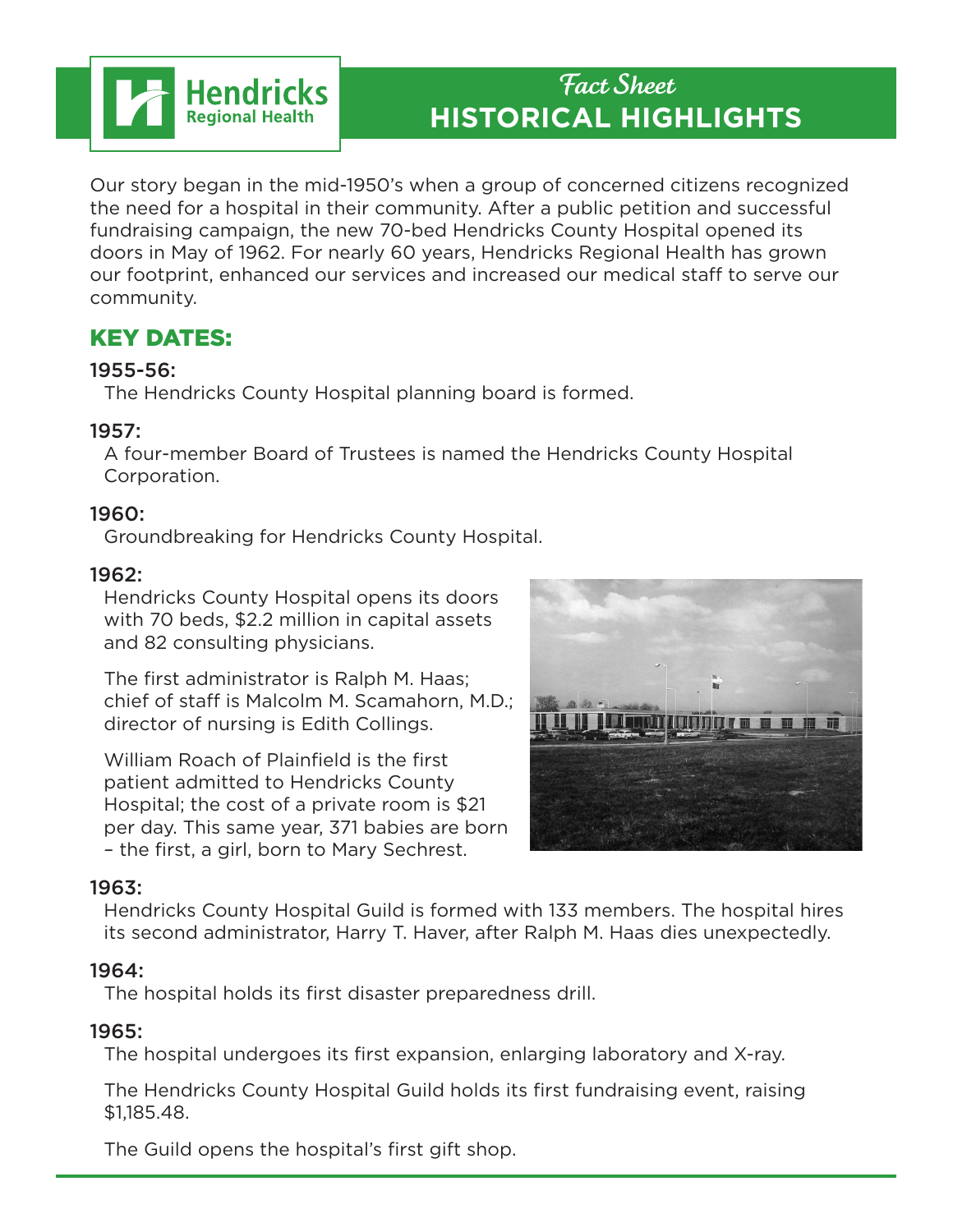

A second floor of inpatient rooms is added to the hospital.

### 1968:

The hospital opens its physical therapy department.

## 1969:

The hospital opens its Intensive Care Unit.

# 1971:

The emergency department and ambulatory care facilities are expanded.

## 1973:

The hospital undergoes a third expansion, which includes additional operating rooms, examination rooms in the emergency department and physical therapy rooms, as well as an enlargement to remaining ancillary services, such as laboratory and radiology.

### 1974:

Dennis W. Dawes is named administrator of Hendricks County Hospital.

## 1979:

The hospital begins offering outpatient mental health services; an adult inpatient mental health unit opens in 1986.

### 1981:

The hospital adds another 44,000 square-feet for respiratory therapy, cardiology and emergency.

## 1984:

The hospital's philanthropic foundation begins an annual golf fundraising event.

## 1987:

Medical Office Building One opens at the hospital to accommodate physician offices.

The hospital opens its first cardiac rehabilitation center.

### 1988:

Hendricks County Hospital begins doing business as Hendricks Community Hospital, reflecting the increasing number of patients who live outside the Hendricks County area.

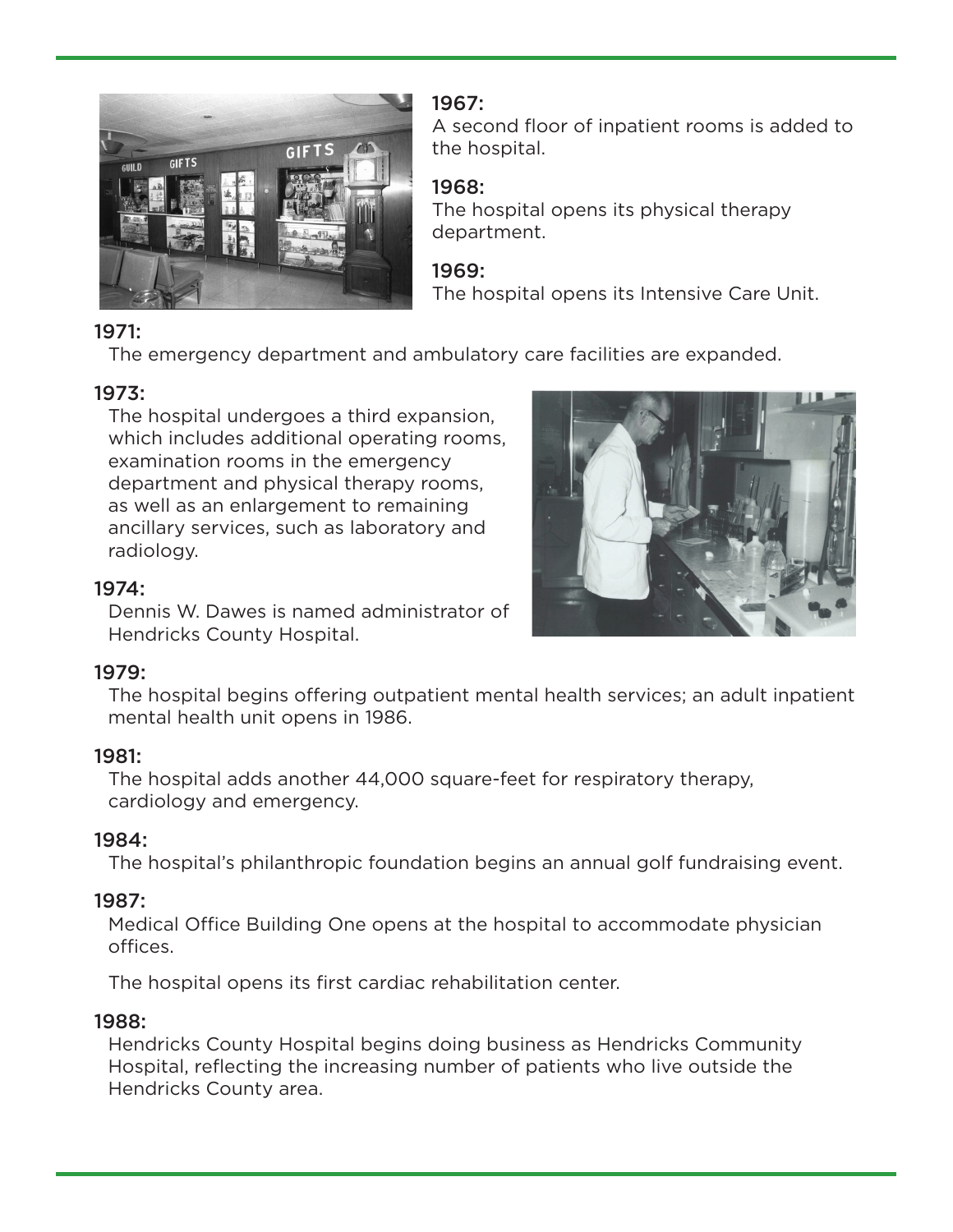Stafford Pointe Medical Center, the first satellite campus, opens in Plainfield at a cost of \$18 million. It includes physician offices, laboratory, radiology and physical therapy services.

## 1993:

The hospital opens its second satellite campus, Avon Station Medical Center.

Partners in Care, the Hendricks Community

Hospital clinic for underinsured residents of Hendricks County, opens.

A third floor is added to the hospital featuring a new childbirth center.

## 1994:

The hospital's first MRI machine is installed at the Danville campus.

## 1994-95:

Medical Office Building Two opens at the hospital and enhancements are made to the emergency department, outpatient services, radiology, physical and occupational therapy and speech therapy.

## 1997:

Avon Station Medical Center is expanded to include the Hendricks Community Cancer Center and Medical Building Two.

## 1998:

The hospital opens its third satellite campus, Brownsburg Medical Center, featuring laboratory and radiology services as well as physician offices.



# 2001:

Thomas J. Hibbeln Surgery Center opens at Avon Station Medical Center.

## 2002:

Stafford Pointe Medical Center is replaced by a larger facility known as Plainfield Medical Center.

Hendricks Community Hospital embarks on

an expansion project for a new emergency department and medical unit.

## 2003:

The Board of Trustees approves a new name for the organization representing the medical facilities in Danville, Avon, Brownsburg and Plainfield: Hendricks Regional Health.

The four-story west tower opens at the hospital, housing cardiopulmonary,

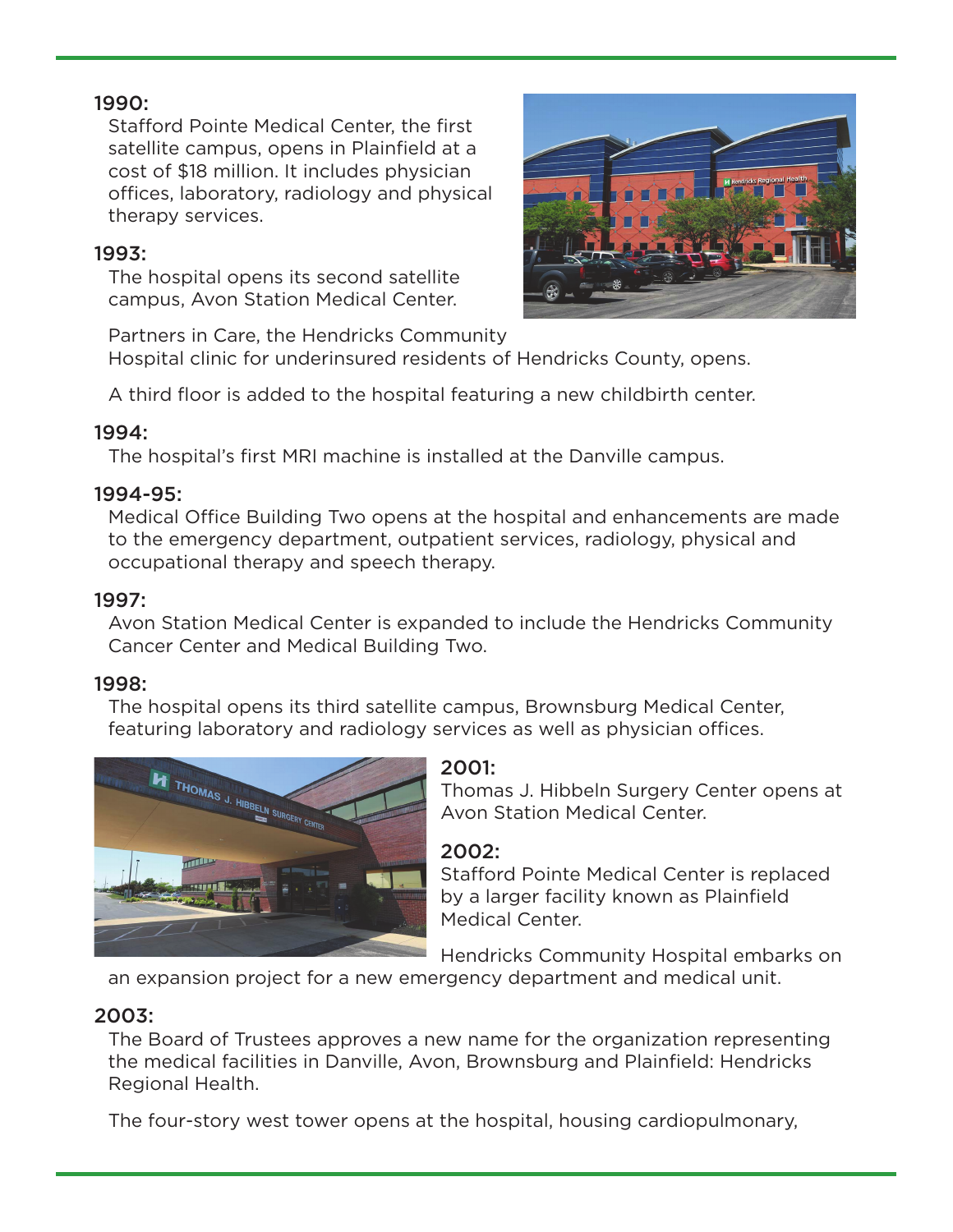cardiac rehabilitation, pharmacy, neurology, sleep lab, Partners in Care clinic and IV therapy.

### 2004:

Hendricks Regional Health is the only Indiana hospital named a Top 100 Hospital® for Performance Improvement by Thomson Reuters.

The north expansion opens at Hendricks Regional Health Danville, which features a state-of-the-art emergency department with 27 private patient rooms and a medical unit with 37 private rooms.



### 2005:

The hospital opens its first cardiac catheterization laboratory. Expansions are completed in radiology, patient financial services and the Women's Center.

### 2006:

A new 10-bed pediatric unit opens.

### 2007:

Medical Office Building Three, a new three-story structure with six medical offices per floor, opens at the Danville campus.

### 2008:

The hospital breaks ground on the largest expansion in its history to create a new surgery center, adding 205,000 square feet to the hospital.

### 2009:

Hendricks Regional Health and the YMCA of Greater Indianapolis break ground on a joint fitness and medical center in Avon.

Hendricks Regional Health receives its first Healthgrades Outstanding Patient Experience Award™.

### 2010:

The northwest expansion opens at the hospital, offering six operating rooms, 37 private patient rooms, a new cafeteria, the Center for Diabetes Excellence and more.

Hendricks Regional Health is named a Magnet® hospital by the American Nurses Credentialing Center, in recognition of nursing excellence; the hospital receives a national Healthgrades® Patient Safety Excellence Award™; and accolades for being one of the Best Places to Work in Indiana™.

### 2011:

The Hendricks Regional Health YMCA opens. The 118,000 square-foot facility in Avon is Central Indiana's first fully-integrated YMCA and hospital collaboration.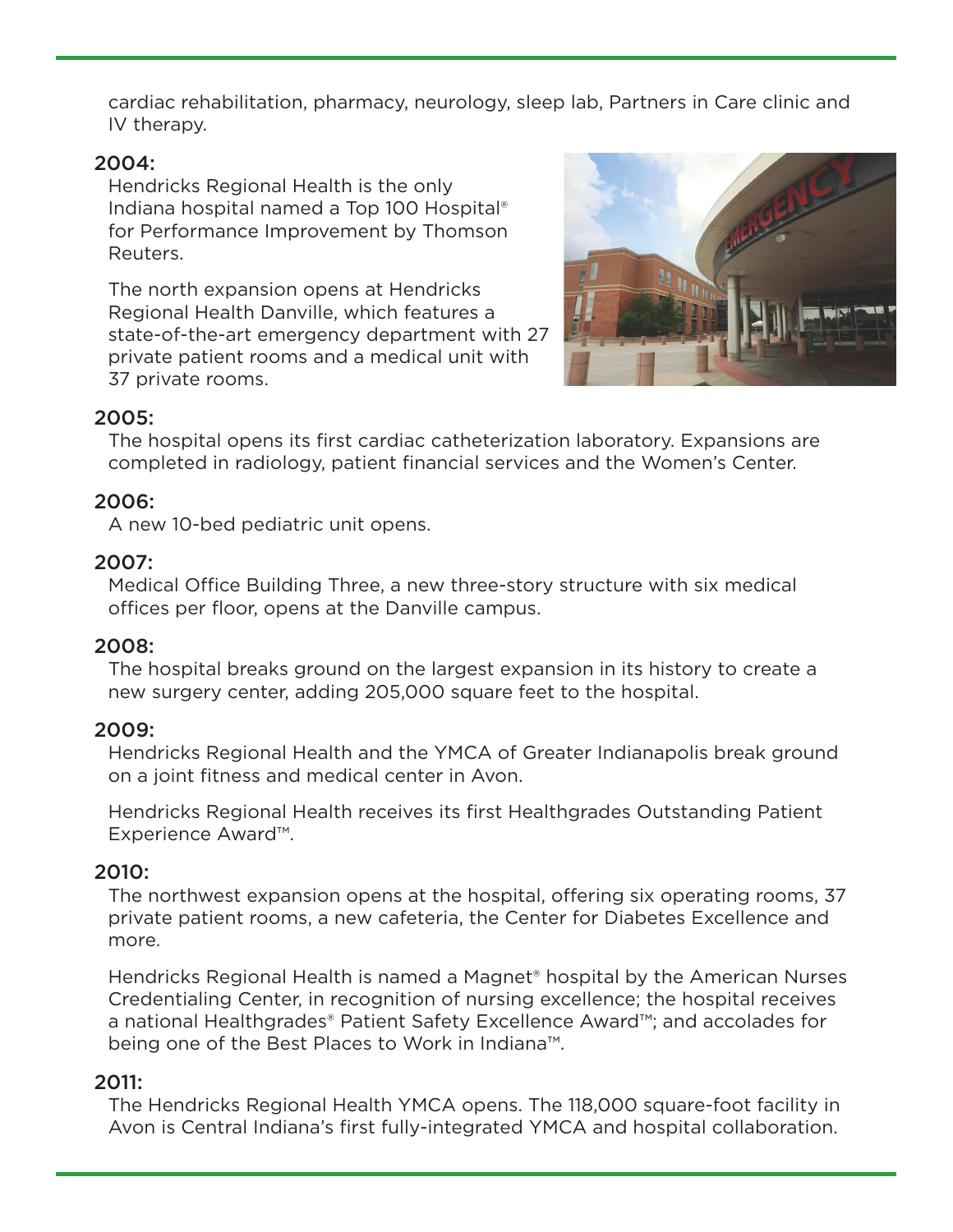Hendricks Regional Health celebrates 50 years of service to the community.

Kevin P. Speer is named President & CEO.

# 2013:

Hendricks Regional Health announces new, comprehensive healthcare partnerships with both Avon and Danville Community School Corporations, marking an increased focus on collaborating with community



school corporations, municipalities and employers.

## 2014:

Hendricks Regional Health collaborates with Bierman ABA Autism Center to open a new autism center at the Avon YMCA.

Hendricks Regional Health unveils a new logo and begins rebranding process.



## 2015:

Hendricks Regional Health launches Hendricks At Work, an initiative designed to create partnerships with employers and to improve the health of their employees while decreasing healthcare costs.

Hendricks Regional Health announces a new partnership with DePauw University and Putnam County Hospital that will

significantly expand medical services and wellness programming to DePauw's students, faculty and staff.

The Hendricks Regional Health Foundation opens an outdoor playground courtyard at the Danville campus to serve as a respite for visitors and patients of the hospital.

## 2016:

Hendricks Regional Health launches The Hendricks Way and seven core values.

Hendricks Regional Health opens the enMotion Recovery Care Unit, a shortterm rehabilitation center that provides patients with continued access to the providers that have helped them throughout their treatment.

The Center for Breast & Bone Health opens, offering 3-D mammography and other services.

## 2017:

Hendricks Regional Health launches the Mobile Telestroke Program, which serves to enhance communication between first responders and physicians, reduce treatment time, and limit the impact of a stroke.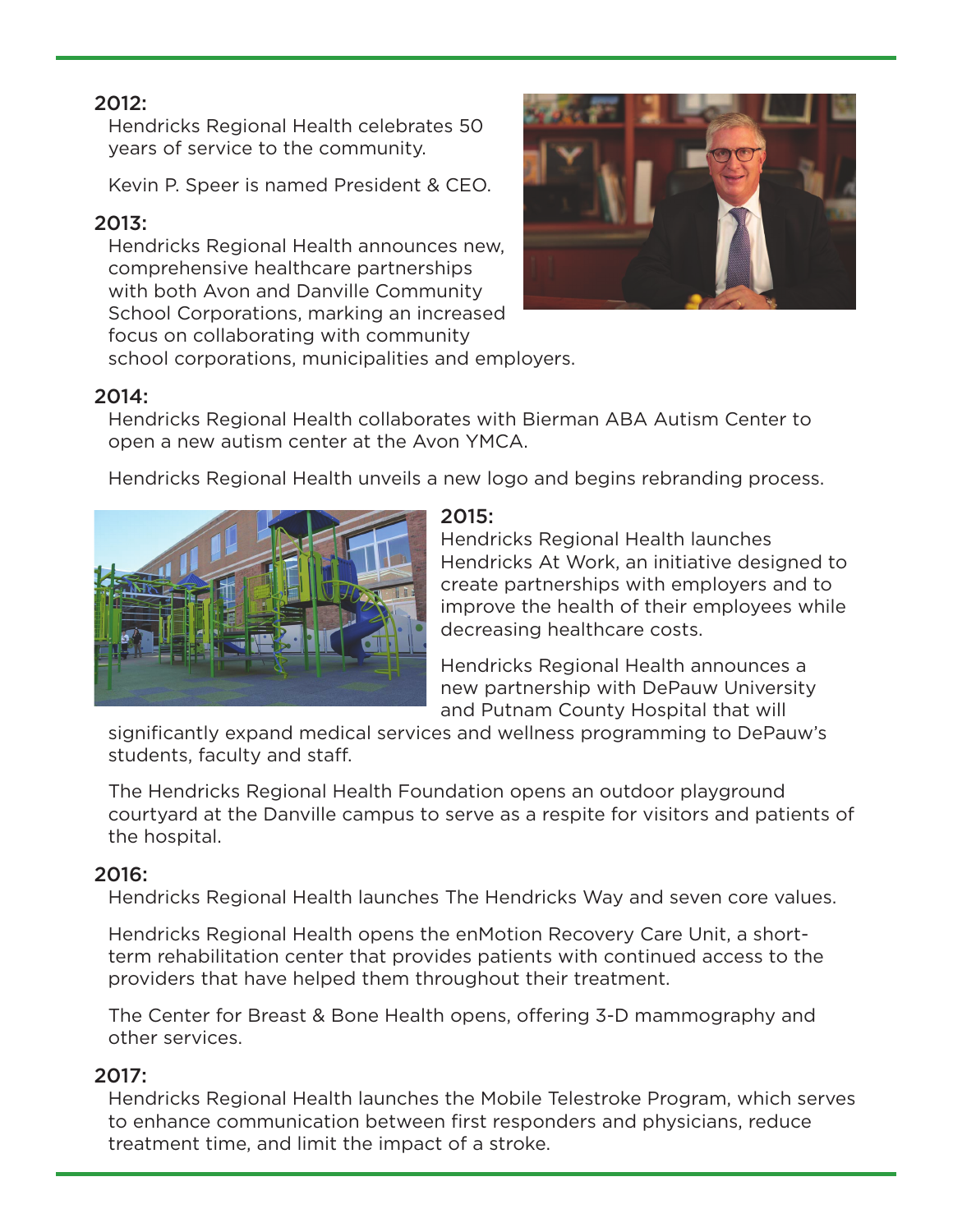Hendricks Regional Health assumes operations of Cypress Manor – one of 11 remaining county homes in Indiana.

Hendricks Regional Health launches Workday, an Enterprise Resource Planning (ERP) system that will help transform business process and information-sharing within the organization.

### 2018:

The \$50 million, 100,000 squarefoot Hendricks Regional Health Brownsburg Hospital opens, featuring the area's first side-byside Emergency Department and Immediate Care Center.

Hendricks Regional Health launches Epic, which serves as the gold standard in electronic health records.



Hendricks Regional Health announces a collaboration with US HealthVest to build the Hospital for Behavioral Medicine Plainfield.

### 2019:

A new Endoscopy Suite, IV Therapy and Wound Healing Center opens on the Danville Campus, which includes Hendricks County's first hyperbaric chambers.

The Hendricks At Work team launches an innovative shared Employer Wellness Center model to increase access to care for the over 10,000 individuals served. This initiative brings together all available hours and locations for five Wellness Centers throughout Hendricks County.

The Hendricks Regional Health Community Paramedicine Program launches in partnership with local emergency medical services. The program provides nonemergent care to patients in their homes, helps them to optimize their health and reduces their reliance on 911 for non-emergent concerns.

Hendricks Regional Health begins using endobronchial ultrasound system (EBUS) to catch and treat lung cancer earlier through rapid diagnosis and staging.

Hendricks Regional Health receives Gold Award from Partnership for Excellence Baldrige examiner team.